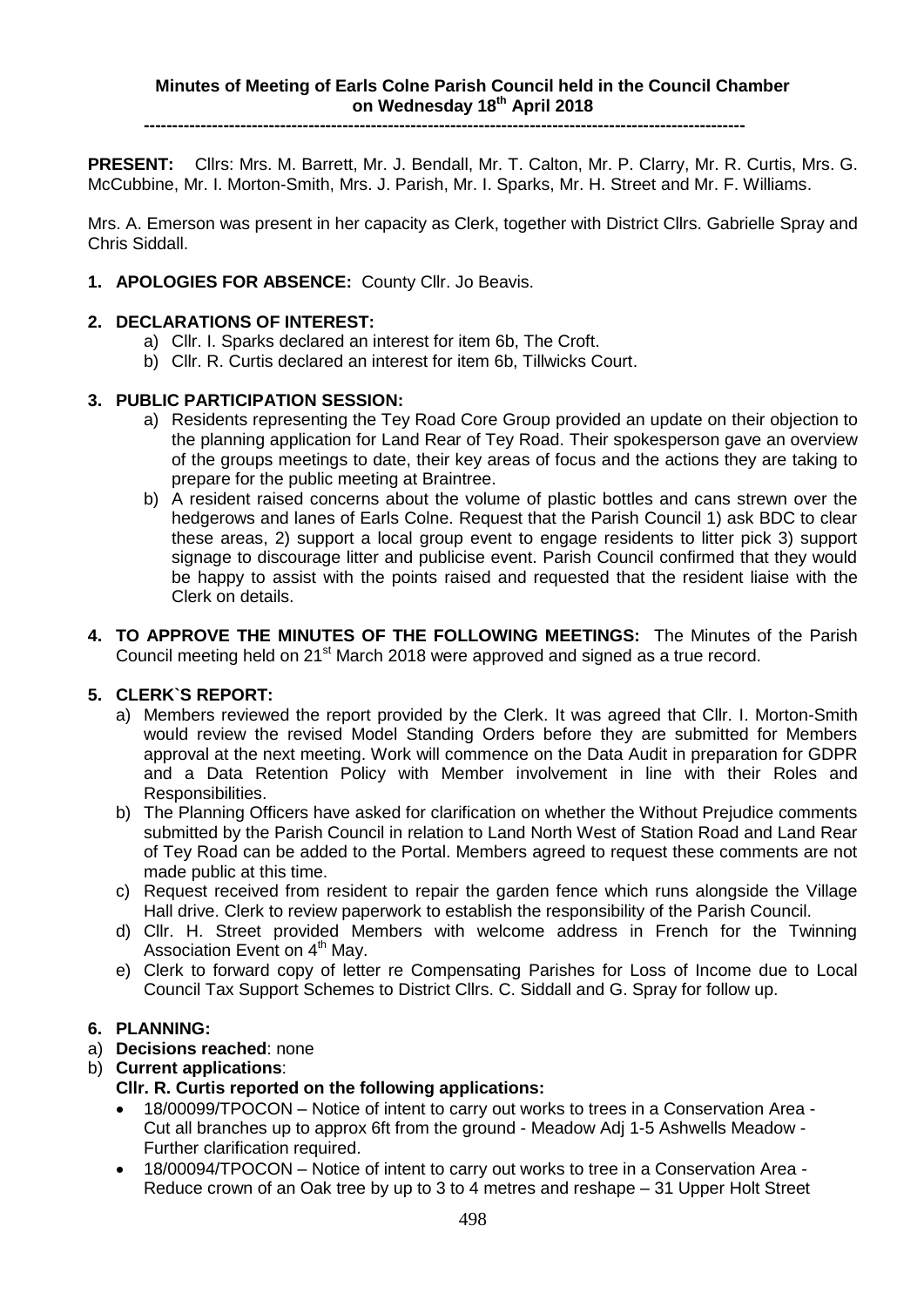– Further clarification required.

- 18/00085/TPO Notice of intent to carry out works to tree protected by Tree Preservation Order Lime (T1) - Reduce tree by removing approx. 4 metres off the height and between 2-3 metres from the width – 26 Josselin Close – No objections.
- 18/00079/TPOCON Notice of intent to carry out [works to tree in a Conservation Area -](https://publicaccess.braintree.gov.uk/online-applications/applicationDetails.do?keyVal=P5XKWZBFHNI00&activeTab=summary) Robinia (T1) - [Fell to ground level](https://publicaccess.braintree.gov.uk/online-applications/applicationDetails.do?keyVal=P5XKWZBFHNI00&activeTab=summary) – The Ark, 18 Park Lane – No objections.
- 18/00080/TPOCON [Notice of intent to carry out works to trees in a Conservation Area –](https://publicaccess.braintree.gov.uk/online-applications/applicationDetails.do?keyVal=P5Y3FABF07E00&activeTab=summary) [Carry out a structural pollard reduction of approx. 3 metres in height and balance sides to](https://publicaccess.braintree.gov.uk/online-applications/applicationDetails.do?keyVal=P5Y3FABF07E00&activeTab=summary)  [shape the tree, Fell small leaning fruit tree and Fell Chestnut tree](https://publicaccess.braintree.gov.uk/online-applications/applicationDetails.do?keyVal=P5Y3FABF07E00&activeTab=summary) – No objections.

**Cllr. I. Sparks reported on the following applications:**

- 18/00605/HHPA [Erection of rear single storey family room extension linked to existing](https://publicaccess.braintree.gov.uk/online-applications/applicationDetails.do?keyVal=P6NKWRBF00A00&activeTab=summary)  [extension. Extension will extend beyond rear wall of the original house by 6.000m, with a](https://publicaccess.braintree.gov.uk/online-applications/applicationDetails.do?keyVal=P6NKWRBF00A00&activeTab=summary)  [maximum height of 3.667m and 2.819m to the eaves of the extension](https://publicaccess.braintree.gov.uk/online-applications/applicationDetails.do?keyVal=P6NKWRBF00A00&activeTab=summary) and 18/00571/PLD – [Conversion and extension of existing garage to form fitness room, garden room and store](https://publicaccess.braintree.gov.uk/online-applications/applicationDetails.do?keyVal=P68M51BFHRE00&activeTab=summary) – 12 The Croft – Parish Council agreed that these applications should be reviewed together – Objection based on over development of site.
- 17/02158/FUL Proposed internal alterations and cart lodge Colne Green Farm, Halstead Road – No objections.
- c) Transfer of Public Open Space re Land North East of Station Road Chairman provided an update on recent site visit to review boundary and advised Members of areas of concern. It was agreed that Holmes & Hill be engaged to provide legal guidance on the transfer. Clerk to advise CALA that this will delay our response. Clerk to send tree surveys to Cllr. R. Curtis for review. Cllrs. I. Morton-Smith, R. Curtis and J. Bendall to take matter forward on behalf of Members.
- d) Name of new road re Land East of Monks Road Members agreed to name new road Holden Way.
- e) Update on Planning Committee Dates District Cllr. G. Spray to advise once available.
- f) Monthly Planning Responsibility Cllr. T. Calton to take responsibility for May.
- **7. MEMBERS' REPORTS:** Cllr. R. Curtis reported on the Millennium Green Committee Meeting held on 4<sup>th</sup> April. Clerk to add details of the Millennium Green AGM to the Parish Council website. Members discussed request to reduce grass cutting charge to reflect disposal of cuttings at far end of the green and it was confirmed that this is already factored into the Parish Council charges.
- **8. ESSEX VILLAGE OF THE YEAR 2018 COMPETITON:** Cllr. G. McCubbine provided a draft of the text to be included in the council's application and invited Members views and it was agreed that proposed changes be incorporated. Cllr. G. McCubbine to circulate list of other items of interest so that Members may consider how best to highlight these areas in the next phase if successful.
- **9. CALENDAR OF MEMBERS MEETINGS 2018/19:** Members provided with dates.
- **10. CALENDAR OF PLANNING RESPONSIBILITIES 2018/19:** Members provided with dates. Clerk to be advised if changes to calendar required.
- **11. CENTENARY AWARD:** Members reviewed this year's applications and agreed the following awards:- Earls Colne WI £150, Earls Colne Twinning Association £500, Ashwell's Amenity & Pleasure Ground Trust £300, Earls Colne Recreation Club £500 and Heart of the Valley Community Responders £500. It was agreed by Members that funding for the Heart of the Valley Community Responders be included in Budget discussion for 2019/20.
- **12. DESIGNATING COLNE VALLEY AS AREA OF OUTSTANDING BEAUTY:** Members reviewed request from White Colne Parish Council and agreed to support this initiative.
- **13. ANNUAL PARISH MEETING:** Chairman reminded Members that Annual Parish Meeting will be held on 9<sup>th</sup> May and where possible, Members should present reports on their respective areas. Clerk to invite Special Constable Rhyse Crooks to attend. The distribution schedule for the Annual Report was discussed and Members were provided with copies of the report for their village zones. Reports to be distributed no later than  $6<sup>th</sup>$  May.